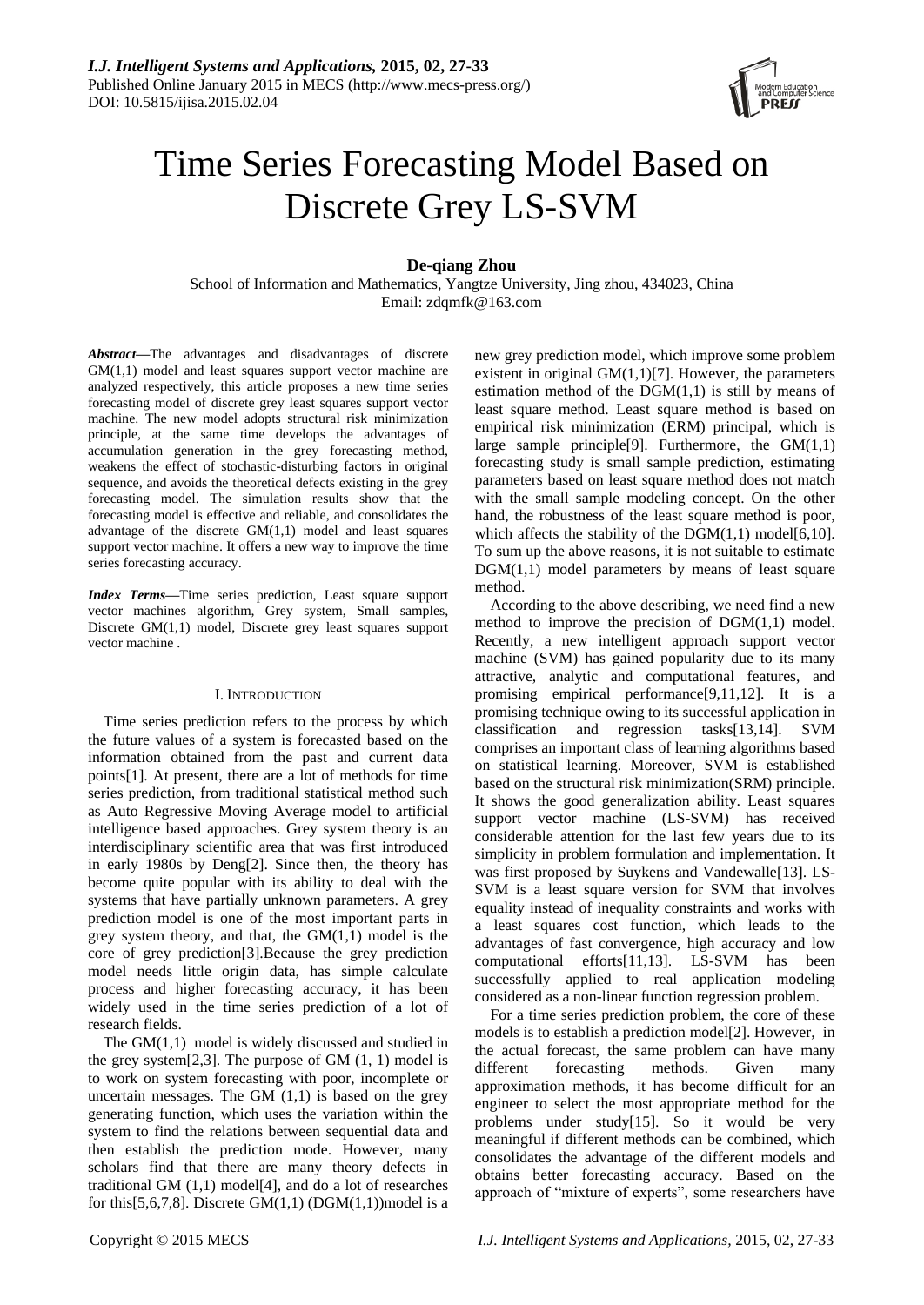integrated the  $GM(1,1)$  and the artificial neural network to enhance the prediction according to their complementary merits[16,17]. The moving average autoregressive exogenous prediction model is combined with grey predictors for time series prediction[18], and it is proved that the hybrid method has a greater forecasting accuracy than the GM(1,1) method. Another study introduces a support vector regression grey model (SVRGM) which combines support vector regression (SVR) learning algorithm and grey system theory to obtain a better approach to time series prediction[19].

Both the grey model and the SVM model do not need to know whether the prediction variables obey normal distribution, do not to require too much statistic sample. However, each has some defects. The primary interest of this paper lies in combining the two models:  $DGM(1,1)$ forecasting model and LS-SVM forecasting model. Based on the theoretical analysis, a new idea or algorithm is put forward. This paper establishes a new  $DGM(1,1)$  time series prediction model based on LS-SVM algorithm, which is a combination of  $DG(1,1)$  and  $LS-SVM$  with their respective advantages, grey theory is used to conduct accumulative sequence of the raw data, and the least squares support vector machine is adopted for the SRM and prediction.

The remainder of this paper is organized as follows: Sec.2 are brief overviews of  $DGM(1,1)$  and LS-SVM. Then a time series prediction model based on discrete grey least squares support vector machine is established in Section 3. Experimental results are given in Section 4. Finally, conclusion is drawn in Section 5.

### II. REVIEW ON DGM(1,1) MODEL AND LS-SVM

# *A. DGM(1,1) model*

**Definition1:** Let  $X^{(0)} = (x^{(0)}(1), x^{(0)}(2), \dots, x^{(0)}(n))$  is a sequence, where  $x^{(0)}(k) \ge 0, k = 1, 2, \dots, n$  and  $X^{(1)}$ is the accumulated generating operation (1-AGO) sequence of  $X^{(0)}, X^{(1)} = (x^{(1)}(1), x^{(1)}(2), \dots, x^{(1)}(n))$ ,

Where

$$
x^{(1)}(k) = \sum_{j=1}^{k} x^{(0)}(j), (k = 1, 2, \cdots, n)
$$

$$
x^{(1)}(k+1) = \beta_1 x^{(1)}(k) + \beta_2
$$
(1)

Then  $(1)$  is called a DGM $(1,1)$  model, or the discrete form of a  $GM(1,1)$  model[7].

**Theorem1:** If  $\hat{\beta} = (\beta_1, \beta_2)^T$  is a sequence parameters and

$$
B = \begin{bmatrix} x^{(1)}(1) & 1 \\ x^{(1)}(2) & 1 \\ \vdots & \vdots \\ x^{(1)}(n-1) & 1 \end{bmatrix}, Y = \begin{bmatrix} x^{(1)}(2) \\ x^{(1)}(3) \\ \vdots \\ x^{(1)}(n) \end{bmatrix}
$$
(2)

Then the least square estimate sequence of the grey differential (1) satisfies

$$
\hat{\beta} = (B^T B)^{-1} B^T Y.
$$

**Theorem2:** If  $\vec{B}$ ,  $\vec{Y}$  and  $\hat{\beta}$  are stated in theorem1, then let

$$
x^{(1)}(1) = x^{(0)}(1), k = 1, 2, \cdots, n-1,
$$

then

$$
\hat{x}^{(1)}(k+1) = \beta_1^k x^{(0)}(1) + \frac{1 - \beta_1^k}{1 - \beta_1} \beta_2
$$
\n(3)

The restored values,  $k = 1, 2, \dots, n-1$ , then

$$
\hat{x}^{(0)}(k+1) = \hat{x}^{(1)}(k+1) - \hat{x}^{(1)}(k)
$$
\n(4)

The traditional  $DGM(1,1)$  model has the following problem:

(1) The  $DGM(1,1)$  estimates parameters based on least square method, which does not match with the small sample modeling of GM(1,1).

(2)The robustness of the least square method is poor, which affects the stability of the model.

# *B. LS-SVM algorithm*

Giving a training set  $\{(x_k, y_k)\}_{k=1}^N, x_k \in \mathbb{R}^n, y_k \in \mathbb{R}$ ,

where  $x_k$  is the  $k$ -th input sample,  $y_k$  is the desired output value . LS-SVM has been developed for solving an approximation problem. It allows the construction of an approximation by mapping the initial data set implicitly into some high dimensional feature space *Z* through some mapping  $\varphi(x)$ . LS-SVM aims at constructing an simple linear approximation in the feature space *Z* then corresponds to a nonlinear approximation in sample space[20].

All can be done implicitly in  $Z$  by means of the kernel function  $K(x_i, x_j) = \varphi(x_i)^T \varphi(x_j)$ . LS-SVM models take the form:

$$
f(x) = w^T \varphi(x) + b \tag{5}
$$

where  $w \in \mathbb{R}^k$  is weight vector and  $b \in \mathbb{R}$  is bias term. To obtain  $w$  and  $b$  one solves the following constrained optimization problem[13]:

$$
\min_{w,b,\xi} \frac{1}{2} ||w||^2 + \frac{\lambda}{2} \sum_{k=1}^N \xi_k^2
$$
  
s.t.  $y_k = w^T \varphi(x_k) + b + \xi_k, k = 1, 2, \dots N$  (6)

where  $\xi_k$  is a error variable,  $\lambda > 0$  is tradeoff parameter between a smoother solution and training errors.

To solve the optimization problem, the Lagrange function can be defined as follows: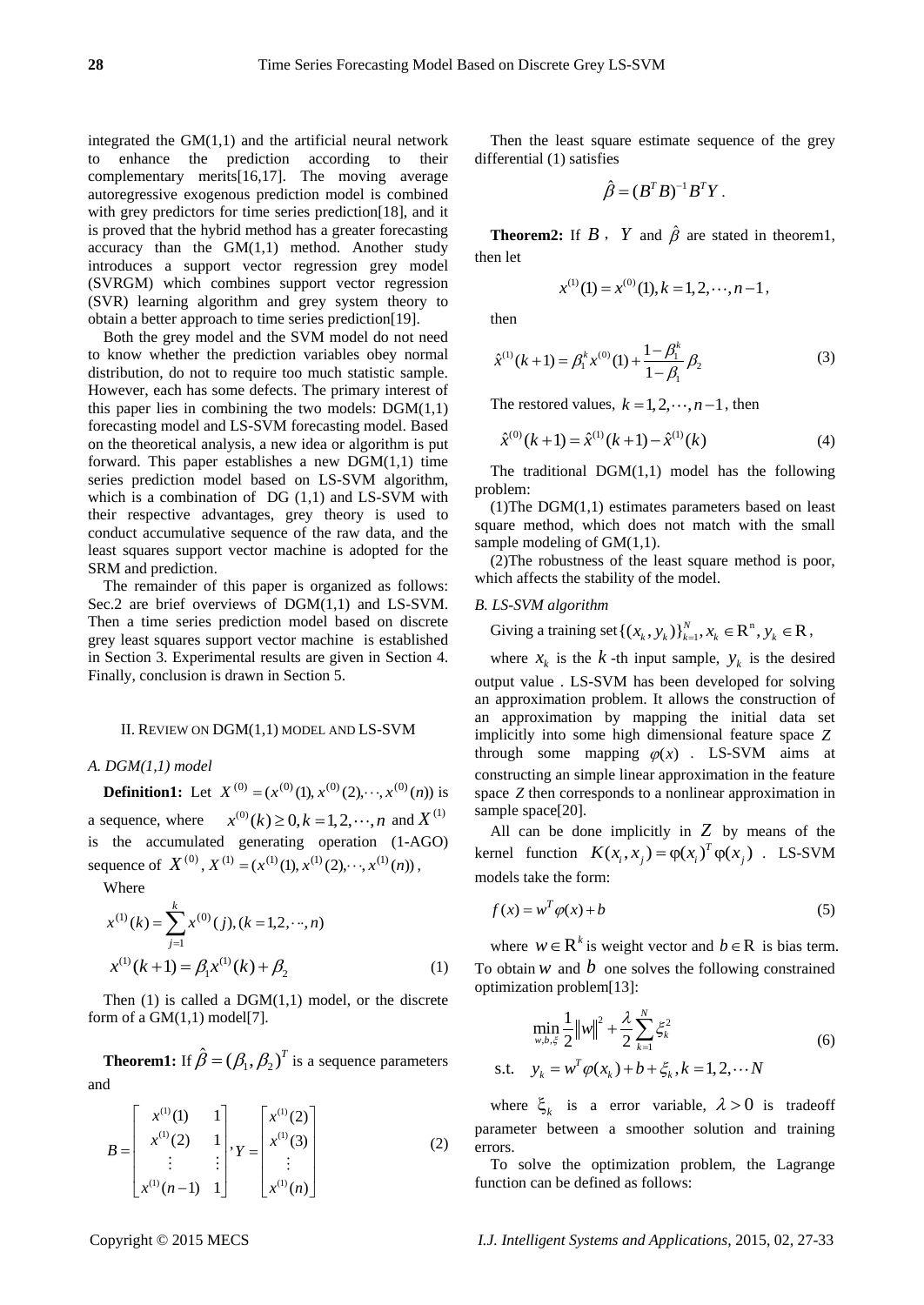$$
L(w, b, \xi, \alpha) = \frac{1}{2} ||w||^2 + \frac{\lambda}{2} \sum_{k=1}^{N} \xi_k^2
$$
  

$$
-\sum_{k=1}^{N} \alpha_k [w^T \varphi(x_k) + b + \xi_k - y_k]
$$
 (7)

where  $\alpha_k$  are Lagrange multipliers. The solution of **α** and *b* is given by

$$
\begin{bmatrix} 0 & \mathbf{e}^{T} \\ \mathbf{e} & \Omega + \frac{\mathbf{I}}{\lambda} \end{bmatrix}_{N \times N} \begin{bmatrix} b \\ \mathbf{a} \end{bmatrix} = \begin{bmatrix} 0 \\ \mathbf{y} \end{bmatrix}
$$
\nwhere,  $\mathbf{e} = (1, 1, \cdots 1)_{1 \times N}^{T}$ ,  $\mathbf{I} = \begin{pmatrix} 1 & \cdots & 1 \\ \vdots & \cdots & \vdots \\ 1 & \cdots & 1 \end{pmatrix}_{N \times N}$ 

and  $\Omega = (k(x_i, x_j))_{N \times N}$ .

Finally, we substitute  $w$  into Eq. (1) and thus the training sets of nonlinear approximation is obtained too,

$$
f(x) = \sum_{k=1}^{N} \alpha_k K(x_k, x) + b
$$
 (9)

The selection of the kernel function has several possibilities. It is arbitrary symmetric function, which meets the Mercer theorem[9], such as:

- (1) linear Kernel:  $K(x_i, x_j) = x_i^T x_j$
- (2) polynomial Kernel of degree d:

$$
K(x_i, x_j) = (x_i^T x_j + c)^d, c > 0
$$

Where  $c$  is a parameter.

(3) Kernels generating Gaussian radial basis function(RBF):

$$
K(x_i, x_j) = \exp\{-\left\|x_i - x_j\right\|^2 / 2\sigma^2\}
$$

For this equation,  $\sigma$  is a positive real constant which can be adjusted by users. Because Gaussian RBF kernels tend to give good performance under general smoothness assumptions, since Gaussian RBF function is usually used as a kernel function. The precision and convergence of LS-SVM are both affected by  $\lambda$  and  $\sigma$ . The selection of parameters of a SVM model is important to the accuracy of the forecasting. Most SVM practitioners select these parameters empirically by trying a finite number of values and keeping those that provide the least testing error[21].

Unfortunately, now there is no unified method to select the parameters of the model.

# III. DISCRETE GREY LEAST SQUARES SUPPORT VECTOR **MACHINE**

Against defects in a single model described above, a new discrete GM(1,1) time series prediction model based on LS-SVM algorithm is established.

Although grey forecast and LS-SVM forecast build on the basis of different theories, there are some similarities between DGM(1, 1) and LS-SVM. Both of their study is small sample prediction.  $DGM(1,1)$  by identifying the parameters of the model is actually based on the least squares linear regression, whereas support vector machine is evolved from the linear optimal surface. Both models have their own advantages and weaknesses.  $DGM(1,1)$  is a model of the difference equation, which strengthens the regularity of raw data by cumulative generation; moreover, it is the fitting of exponential curve. However, the  $DGM(1,1)$  estimates parameters by means of least square method[7], it requires too much statistic sample to ensure the ability of the model, and it need to require the prediction variables obey normal distribution, despite the grey model itself does not make demands on data distribution. On the other hand, the robustness of the least square method is poor, which affects the stability of the model. LS-SVM is a theory based on SRM, which has very good generalization ability[19]. LS-SVM method does not need to require the prediction variables obey normal distribution.

Based on the above analysis, combining the two above mentioned small sample prediction methods, a new grey LS-SVM model named DGM(1,1) LS-SVM is proposed to overcome these limitations on both of the two forecasting models. The fluctuation of data sequences is weakens by the grey theory, and the generalization ability of the model is enhanced by the statistical learning theory, and the  $DGM(1,1)$  LS-SVM is a combination of those advantages.

Above all, the  $DGM(1,1)$  is used to conduct a cumulative sequences of the raw data, and is employed to choose the kernel of the LS-SVM, on the other hand, the LS-SVM algorithm is adopted for the process and prediction.

**Theorem3:** If  $(\beta_2, \beta_1)^T$  is the grey differential (1) parameters and

$$
B = \begin{bmatrix} 0 & \mathbf{e}^T \\ \mathbf{e} & \phi(x^{(1)})\phi(x^{(1)})^T + \frac{\mathbf{I}}{\lambda} \end{bmatrix}, Y = \begin{bmatrix} 0 \\ \mathbf{y} \end{bmatrix}
$$
  

$$
E = (1, 1, \cdots 1)^T_{1 \times (n-1)}, \lambda > 0,
$$

$$
\left( 1, 1, 1, 1 \right)_{1 \times (n-1)}, \ldots
$$

where

$$
\mathbf{I} = \begin{pmatrix} 1 & \cdots & 1 \\ \vdots & \cdots & \vdots \\ 1 & \cdots & 1 \end{pmatrix}_{(n-2)\times(n-2)},
$$
  

$$
\mathbf{y} = \begin{bmatrix} x^{(1)}(2), x^{(1)}(3), \cdots, x^{(1)}(n) \end{bmatrix}^T,
$$

and  $\phi(x^{(1)}) = (x^{(1)}(1), x^{(1)}(2), \dots, x^{(1)}(n-1))^T$ . Then the LS-SVM algorithm estimate sequence of the grey difference (1) satisfies

$$
\begin{pmatrix} \beta_2 \\ \beta_1 \end{pmatrix} = \begin{pmatrix} 1 & \mathbf{0} \\ \mathbf{0} & \phi(\mathbf{x}^{(1)})^T \end{pmatrix}_{2 \times n} (\mathbf{B}^T \mathbf{B})^{-1} \mathbf{B}^T \mathbf{Y}
$$

Copyright © 2015 MECS *I.J. Intelligent Systems and Applications,* 2015, 02, 27-33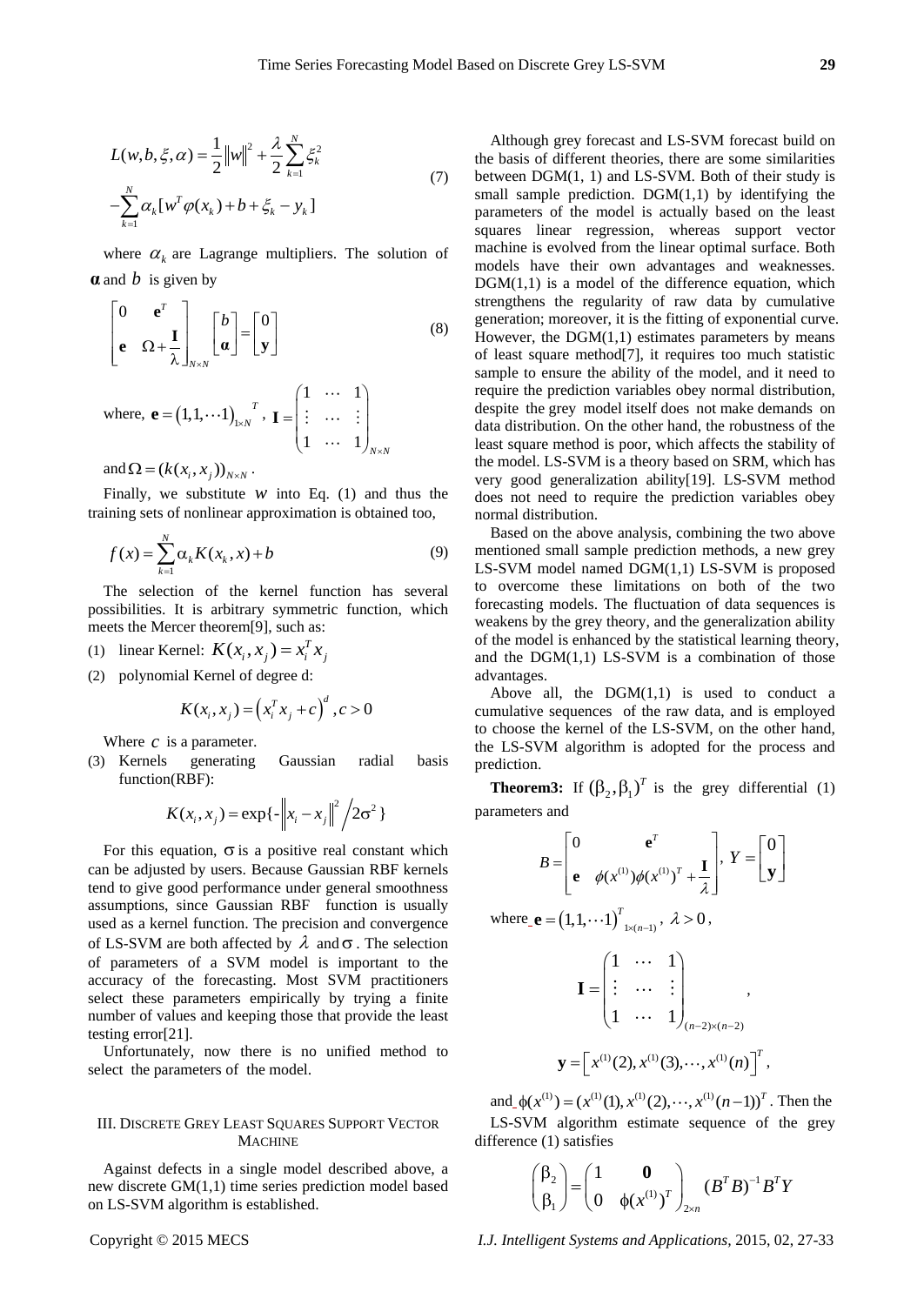Proof: To consider

$$
x^{(1)}(k+1) = \beta_1 x^{(1)}(k) + \beta_2, \ k = 1, 2, \cdots, n-1,
$$
 (10)

taking  $\left\{ \left( x^{(1)}(k), x^{(1)}(k+1) \right) \right\}_{k=1}^{n-1}$  $(k), x^{(1)}(k+1)\big)\bigg\}_{k=1}^{n-1}$  $x^{(1)}(k), x^{(1)}(k+1)$ ) $\Big\}_{k=0}^{n-1}$  $(+1)$ ) $\left\{\right\}_{k=1}^{n-1}$  as a training set,

coefficients  $(\beta_2, \beta_1)^T$  can be obtained as solution to the following optimization problem based on LS-SVM algorithm,

$$
\min_{\beta_1, \beta_2, \xi} \frac{1}{2} ||\beta_1||^2 + \frac{\lambda}{2} \sum_{k=1}^{n-1} \xi_k^2
$$
  
s.t. 
$$
x^{(1)}(k+1) = \beta_1 x^{(1)}(k) + \beta_2 + \xi_k,
$$

$$
k = 1, 2, \dots n-1
$$
 (11)

To solve the optimization problem, one defines the Lagrange function

$$
L(\beta_1, \beta_2, \xi, \alpha) = \frac{1}{2} ||\beta_1||^2 + \frac{\lambda}{2} \sum_{k=1}^{n-1} \xi_k^2
$$
  

$$
-\sum_{k=1}^{n-1} \alpha_k [\beta_1 x^{(1)}(k) + \beta_2 + \xi_k - x^{(1)}(k+1)]
$$
 (12)

where  $\boldsymbol{\alpha} = [\alpha_1, \alpha_2, \cdots, \alpha_{n-1}]^T$  are Lagrange multipliers. By Karush-kuhn-Tucker conditions, the conditions for optimality are[13]

Diffining are [13]

\n
$$
\begin{cases}\n\frac{\partial L}{\partial \beta_1} = 0 & \to \\
\frac{\partial L}{\partial \beta_2} = 0 & \to\n\end{cases}
$$
\n
$$
\begin{aligned}\n\beta_1 &= \sum_{k=1}^{n-1} \alpha_k x^{(1)}(k), \\
\frac{\partial L}{\partial \beta_2} = 0 & \to\n\end{aligned}
$$
\n
$$
\begin{aligned}\n\alpha_k &= \lambda \xi_k \\
\frac{\partial L}{\partial \alpha_k} = 0 & \to\n\end{aligned}
$$
\n
$$
\begin{aligned}\n\alpha_k &= \lambda \xi_k \\
\frac{\partial L}{\partial \alpha_k} = 0 & \to\n\end{aligned}
$$
\n
$$
\beta_1 x^{(1)}(k) + \beta_2 + \xi_k - x^{(1)}(k+1) = 0
$$

where  $k = 1, 2, \dots, n-1$ .

After elimination of  $\beta_1$  and  $\xi_k$ , the solution is given by

$$
\begin{bmatrix}\n0 & \mathbf{e}^T \\
\mathbf{e} & \phi(x^{(1)})\phi(x^{(1)})^T + \frac{\mathbf{I}}{\lambda}\n\end{bmatrix}_{n \times n} \begin{bmatrix}\n\beta_2 \\
\mathbf{\alpha}\n\end{bmatrix} = \begin{bmatrix}\n0 \\
\mathbf{y}\n\end{bmatrix} \tag{13}
$$

where 
$$
\mathbf{e} = (1, 1, \cdots 1)_{1 \times (n-1)}
$$
,  $\mathbf{I} = \begin{pmatrix} 1 & \cdots & 1 \\ \vdots & \cdots & \vdots \\ 1 & \cdots & 1 \end{pmatrix}_{(n-1) \times (n-1)}$ ,

$$
\mathbf{a} = [\alpha_1, \alpha_2, \cdots, \alpha_{n-1}]^T, \quad \mathbf{y} = [x^{(1)}(2), x^{(1)}(3), \cdots, x^{(1)}(n)]^T
$$

$$
\phi(x^{(1)}) = (x^{(1)}(1), x^{(1)}(2), \cdots, x^{(1)}(n-1))^T.
$$

$$
\text{Let } B = \begin{bmatrix} 0 & \mathbf{e}^T \\ \mathbf{e} & \phi(x^{(1)})\phi(x^{(1)})^T + \frac{\mathbf{I}}{\lambda} \end{bmatrix}, Y = \begin{bmatrix} 0 \\ \mathbf{y} \end{bmatrix}, \text{ then}
$$

$$
\begin{pmatrix} \beta_2 \\ \mathbf{a} \end{pmatrix}_{n \times 1} = (B^T B)^{-1} B^T Y
$$
, according to  
\n
$$
\phi(x^{(1)}) = (x^{(1)}(1), x^{(1)}(2), \dots, x^{(1)}(n-1))^T
$$
,  
\n
$$
\beta_1 = \sum_{k=1}^{n-1} \alpha_k x^{(1)}(k) = \phi(x^{(1)})^T \mathbf{a}
$$
\n(14)

hence

$$
\begin{pmatrix} \beta_2 \\ \beta_1 \end{pmatrix} = \begin{pmatrix} 1 & \mathbf{0} \\ 0 & \phi(x^{(1)})^T \end{pmatrix}_{2 \times n} \begin{pmatrix} \beta_2 \\ \mathbf{\alpha} \end{pmatrix}_{n \times 1}
$$

$$
= \begin{pmatrix} 1 & \mathbf{0} \\ 0 & \phi(x^{(1)})^T \end{pmatrix}_{2 \times n} (B^T B)^{-1} B^T Y \qquad (15)
$$

DGM(1,1) model can be expressed

$$
\hat{x}^{(1)}(k+1) = \sum_{i=1}^{n-1} \alpha_i x^{(1)}(i) x^{(1)}(k) + \beta_2
$$
\n(16)

Let  $K(x^{(1)}(i), x^{(1)}(k)) = x^{(1)}(i)x^{(1)}(k)$ , where the function  $K$  is linear Kernel Kernel function. Formula  $(16)$ can be expressed

$$
\hat{x}^{(1)}(k+1) = \sum_{i=1}^{n-1} \alpha_i K(x^{(1)}(i), x^{(1)}(k)) + \beta_2
$$
\n(17)

 $(17)$  is a LS-SVM model based on DGM $(1,1)$ , we call it a DGM(1,1) LS-SVM model.

Let  $x^{(1)}(1) = x^{(0)}(1)$ , then restored values,

$$
\hat{x}^{(0)}(k+1) = \hat{x}^{(1)}(k+1) - \hat{x}^{(1)}(k) = \sum_{i=1}^{n-1} \alpha_i x^{(1)}(i) x^{(0)}(k)
$$
  
\n
$$
k = 1, 2, \dots, n-1.
$$
 (18)

Based on linear Kernel function, we can get a new method: DGM(1,1) based on LS-SVM(LS-SVM  $DGM(1,1)$ ). The LS-SVM training procedure involves a section of the kernel parameter and the tradeoff parameter. From (17), we can see that we only use linear Kernel to represent the Kernel function of DGM(1,1) LS-SVM. There is only one parameter  $\lambda$  need to be made certain, and the number of parameters of this LS-SVM is smaller than other kind of SVM. On the other hand, the AGO functions can transfer the disordering series into monotone raising ones, which provided LS-SVM learning with reasonable data base, the uncertain factors are decreased. For DGM(1,1) modeling based on LS-SVM, the fluctuation of data sequence is weakened by the grey theory and the support vector machine is adopted for the SRM, so the LS-SVM  $DGM(1,1)$  machine is a combination of those advantages[5].

In fact, formula (18) gives the DGM(1,1) LS-SVM model expression for fitting. We now discuss the forecasting problem of a DGM(1,1) LS-SVM model.

(1) If  $k = n$ , then

Copyright © 2015 MECS *I.J. Intelligent Systems and Applications,* 2015, 02, 27-33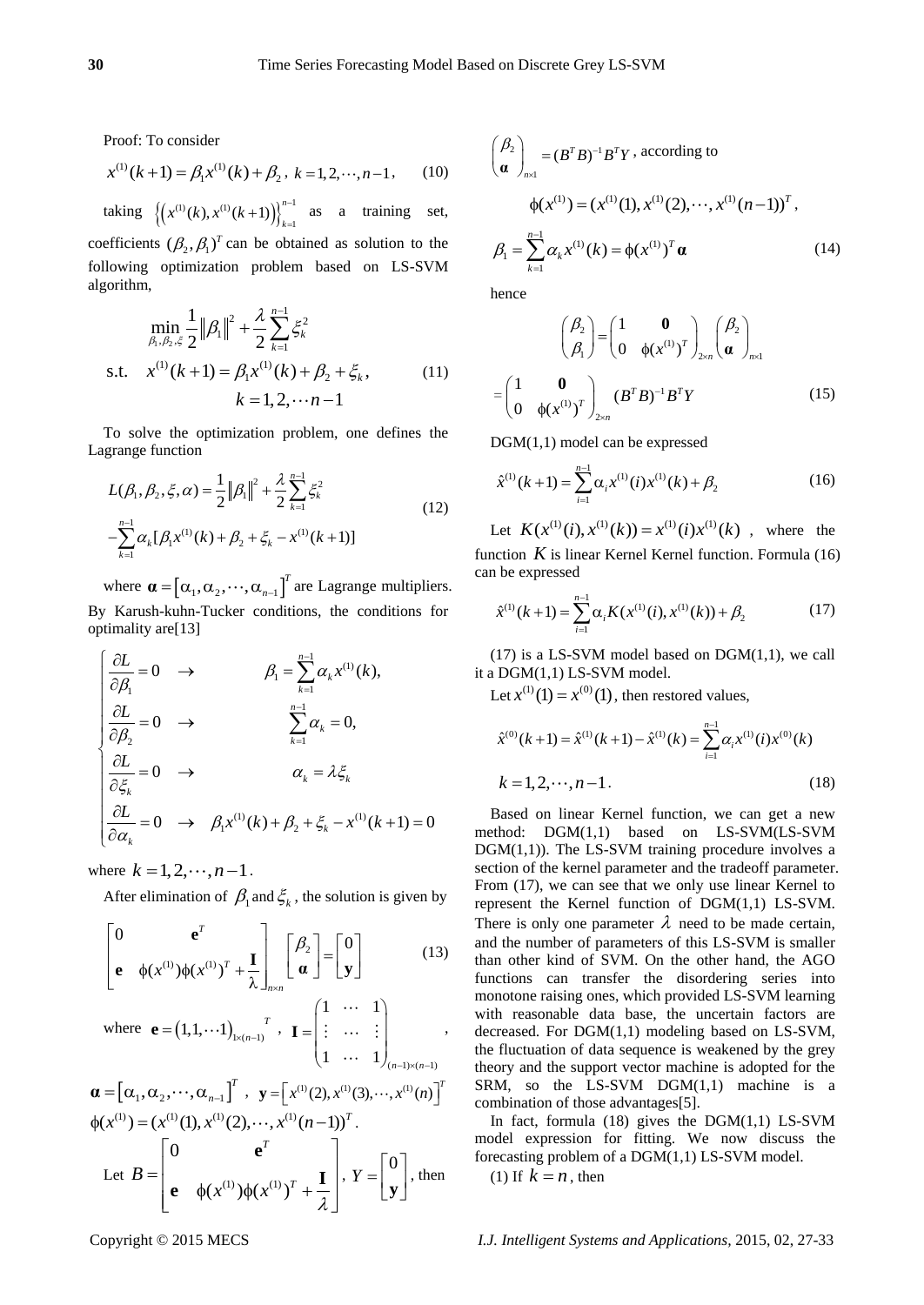$$
\hat{x}^{(1)}(n+1) = \sum_{i=1}^{n-1} \alpha_i x^{(1)}(i) x^{(1)}(n) + \beta_2, \text{ therefore,}
$$
  

$$
\hat{x}^{(0)}(n+1) = \hat{x}^{(1)}(n+1) - x^{(1)}(n)
$$

$$
= \left(\sum_{i=1}^{n-1} \alpha_i x^{(1)}(i) - 1\right) x^{(1)}(n) + \beta_2
$$
(19)

(2)If  $k = n + 1, n + 2, \dots$ , because  $x^{(0)}(k)$  is unknown, therefore  $x^{(1)}(n)$  is also unknown, now based on iteration

$$
\hat{x}^{(1)}(k+1) = \sum_{i=1}^{n-1} \alpha_i x^{(1)}(i) \hat{x}^{(1)}(k) + \beta_2,
$$

forecasting value can be described as follow:

$$
\hat{x}^{(0)}(k+1) = \hat{x}^{(1)}(k+1) - \hat{x}^{(1)}(k)
$$
\n
$$
= \sum_{i=1}^{n-1} \alpha_i x^{(1)}(i) (\hat{x}^{(1)}(k) - \hat{x}^{(1)}(k-1))
$$
\n
$$
= \sum_{i=1}^{n-1} \alpha_i x^{(1)}(i) \hat{x}^{(0)}(k)
$$
\n(20)

Combining (19)and (20) ,one arrives at

$$
\begin{cases}\n\hat{x}^{(0)}(k+1) = \sum_{i=1}^{n-1} \alpha_i x^{(1)}(i) \hat{x}^{(0)}(k), \\
k = n+1, n+2, \cdots \\
\hat{x}^{(0)}(n+1) = \hat{x}^{(1)}(n+1) - x^{(1)}(n)\n\end{cases}
$$
\n(21)

the later development trend of raw series  $X^{(0)}$  can be forecasted.

### IV. CALCULATION EXAMPLE ANALYSES

In order to test the accuracies of the models in this paper, we now use the following example to carry on the experiment. The raw series [8]demonstrate as follows:

$$
X^{(0)} = (2.28, 2.98, 3.39, 4.42, 6.86, 8.64, 11.85, 12.15, 12.71)
$$

The first six data are taken as the original training samples, the latter 3 data as test samples. The results obtained by the models in this paper are compared with traditional  $GM(1,1)$  model and  $DGM(1,1)$  model.

Various models are formed in this paper:

 $\triangleright$  GM(1,1): GM(1,1) model.

- $\triangleright$  DGM(1,1): Discrete GM(1,1) model.
- $\triangleright$  LDGM(1,1): DGM(1,1) LS-SVM.

The results of the identification can be described as Figure 1-3. The "  $*$ " expresses the actual value, the real line is the model value. Figure 1 is the identification which uses the  $GM(1,1)$  model. Figure 2 is the identification which uses the DGM(1,1) model. Figure 3 is the identification, which uses the DGM (1,1) LS-SVM model.



Fig. 3. The identification based on LDGM(1,1)

To demonstrate the accuracy of above models, the actual value and the predicted value can be compared. Eqs.(22)-(24) are the three accuracy evaluation standards that are used to examine the accuracy of the models in this study.

1) The average absolute error:

$$
MAE = \frac{1}{l} \sum_{i=1}^{l} |y_i - \hat{y}_i|
$$
 (22)

2) The average absolute relative percentage error:

$$
\text{MA R PE} = \frac{1}{l} \sum_{i=1}^{l} \left| \frac{y_i - \hat{y}_i}{y_i} \right| \tag{23}
$$

3) The mean square relative error:

$$
\text{MSR} \, \text{E} = \sqrt{\frac{1}{l} \sum_{i=1}^{l} \left( \frac{y_i - \hat{y}_i}{y_i} \right)^2}
$$
 (24)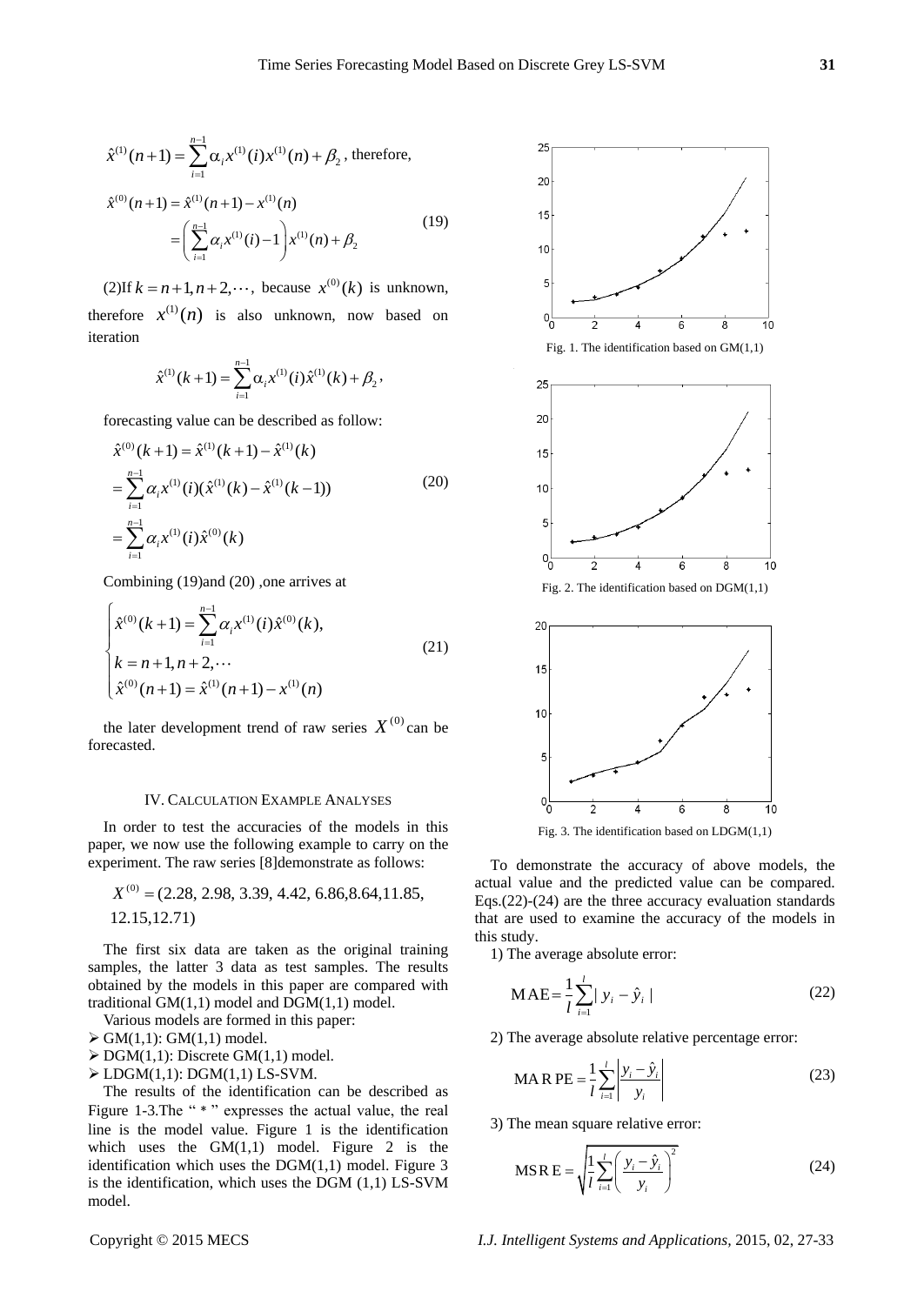where  $y_i$  is the actual value, and  $\hat{y}_i$  is the predicted value.

The result of the identification can be described as` Table 1-2. Table1 shows the identification index on training samples of different methods.

Table 1. Index on training samples of different methods being compared

| Index        | GM(1,1) | DGM(1,1) | LDGM(1,1) |
|--------------|---------|----------|-----------|
| <b>MAE</b>   | 0.2366  | 0.2208   | 0.3345    |
| $MARPE(\% )$ | 5.2684  | 5.1859   | 6.4692    |
| $MSRE(\% )$  | 6.6529  | 6.5368   | 9.1104    |

Table2 shows the identification index on test samples of different methods

Table 2. Index on test samples of different methods being compared

| Index        | GM(1,1) | DGM(1,1) | LDGM(1,1) |
|--------------|---------|----------|-----------|
| MAE          | 1.9292  | 2.0150   | 1.1956    |
| $MARPE(\% )$ | 15.411  | 16.085   | 9.613     |
| $MSRE(\% )$  | 27.769  | 29.395   | 15.873    |

Figure1-3, show that the training samples are approximate to exponential distribution. Table 1 show that the fitting effect of  $GM(1,1)$  and  $DGM(1,1)$  model is good. That is to say, the precision, with applying the  $GM(1,1)$  and  $DGM(1,1)$  model to forecast an approximate exponential incremental sequence is satisfactory. However, it can also be noticed in Figure1-3, in test samples, nonlinear feature is strong, for comparison, the forecasting performance of GM(1,1) and  $DGM(1,1)$  model is inferior to  $LDGM(1,1)$ . The result of the identification is listed in Table 2.

Based on LS-SVM algorithm, LDGM(1,1) find a balance between a smoother solution and training errors, thus the forecasting accuracy of this model in this paper is higher than that of a single GM (1, 1) model or the DGM (1,1). Figure3 shows that the generalization performance of  $LDGM(1,1)$  is improved.  $LDGM(1,1)$  is capable of processing nonlinear adaptable information. Table 2 shows that the better generalization performance and forecasting accuracy are achieved in LDGM(1,1).The results demonstrate that the prediction accuracy of new model are superior to a single model, which exhibits excellent learning ability with fewer training data and the generalization capability.

In summary, it can be concluded that  $LDGM(1,1)$ model shows excellent learning ability with fewer training data, and combines the advantages of  $DGM(1, 1)$ and LS-SVM.

# V. CONCLUSION

A new discrete grey least squares support vector machine is proposed in this paper as a method for time series prediction. This algorithm combines the advantages of DGM(1, 1) and LS-SVM. Through an example's program simulation, the validity and practicality of this model is verified. Although the proposed model

overcomes the defects of parameters estimation in traditional  $DGM(1,1)$  model, they may be superior to other modeling methods in some aspects. There are some potential drawbacks such as the selection of tradeoff parameter related to a least squares cost function. The performance of this model is more related to the selection of trade-off parameter. Thus, how to quickly and accurately select the model trade-off parameter should be further studied.

### ACKNOWLEDGMENT

This paper is supported by the Hubei province Nature Science Fund of China(2013CFA053) and Open Research Fund Program of Institute of Applied Mathematics Yangtze University of China(KF1506).

### **REFERENCES**

- [1] Kayacan. E, Ulutas. B, & Kaynak. O, " Grey system theory-based models in time series prediction", *Expert Systems with Applications*, Vol. 33, No. 2, pp. 1784-1789, Mar. 2010.
- [2] Julong, Deng,. "Contral problems of grey system", *Systems& Contral Letters*, Vol. 1,No.5, pp. 288- 294, Mar.1982.
- [3] Bo Zeng, Sifeng Liu, and Naiming Xie, "Prediction model of interval grey number based on DGM(1,1)",*Journal of Systems Engineering and Electronics*, Vol.21,No.4, pp.598-603,Aug.2010.
- [4] Dahai Zhang, Sifang Wang, and KaiQuang Shi, "Theoretical Defect of Grey Prediction Formula and Its Improvement", *Systems Engineering-Theory&Practice,*, Vol.22,N0.8,pp.140-142, Aug.2002.
- [5] Guanjun Tan, "The Structure Method and Application of Background Value in Grey System GM(1,1)Model(I)",*Systems Engineering-Theory & Practice,*Vol.20 N0.4,pp.98-103.Apr. 2000.
- [6] Deqiang Zhou, "GM $(1,1)$  model based on least absolute deviation and application in the power load forecasting",*Power System Protection and Control,*  Vol.39,No.1,pp.100-103, Jan,2011.
- [7] Naiming Xie, and Sifeng Liu, "Discrete GM(1, 1) and mechanism of grey forecasting model", *Systems Engineering-Theory & Practice,* Vol.25,No. 1,pp. 93–99, Jan,2005.
- [8] Zhaoning Zheng, Deshun Liu, "Direct Modeling Improved GM (1, 1) Model IGM (1, 1) by Genetic Algorithm", *Systems Engineering Theory & Practice,* Vol.23,No.5,pp. 99-102, May,2003.
- [9] Vapnik. V. N, The nature of statistical learning theory, Springer -Verlag,New York, 1995.
- [10] Dehong An, Wenxiu Han,and Yihong Yue, "Improved combination forecast method and its application in shortterm load forceasting of a power system",*Journal of Systems Engineering and Electronics,* Vol. 26, No. 6, pp. 842-844,Jun.2006.
- [11] Hung. Y.H, and Liao. Y.S, "Application PCA and Fixed Size LS-SVM Method for Large Scale Classification Problems", *Information Technology Journal,* Vol.7,No.6,pp. 890-896,Jun.2008.
- [12] Wu. F.F,and Zhao. Y.L, "Least Square Support Vector Machine on Molet Wavelet Kernel Function and its Application to Nonlinear System Identification",

Copyright © 2015 MECS *I.J. Intelligent Systems and Applications,* 2015, 02, 27-33